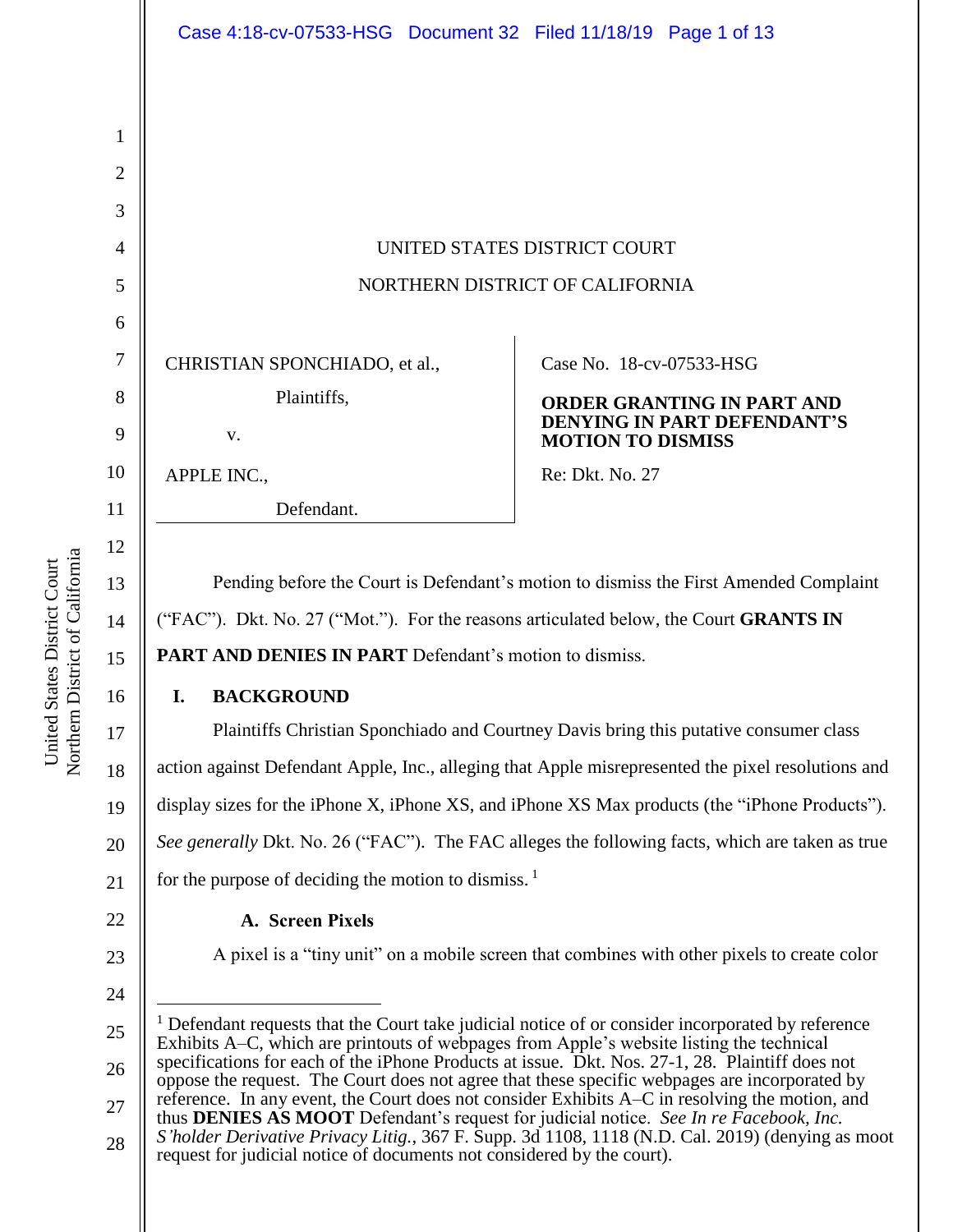#### Case 4:18-cv-07533-HSG Document 32 Filed 11/18/19 Page 2 of 13

images. *Id*. ¶ 33. Pixels are made from subpixels, and each subpixel outputs exactly one color. *Id*.  $\parallel$  34. A "true screen pixel" purportedly will have at least one red subpixel, one green subpixel, and one blue subpixel. *Id*. ¶ 38. By changing the brightness and intensity of each subpixel, the pixel can change the shade of its color. *Id*. ¶¶ 34–35. The subpixels are typically lined up on the screen in a red, green, and blue order ("RGB"). *Id*. ¶ 36.

Apple advertises the iPhone Products as having a higher number of pixels than their previous models. *Id*. ¶¶ 4–7. For example, Apple advertises its iPhone X and XS as having a "2436-by-1125 pixel resolution at 458 ppi," whereas the iPhone 8 has a "1920-by-1080 pixel resolution at 401 ppi." *Id*. ¶¶ 5–6. The pixel resolution is displayed on Apple's website and in stores. *Id*. ¶¶ 4–8. The display phones in the retail stores have a built-in application ("Compare iPhone") which compares the specifications of the different iPhone models, including the pixel resolution. *Id*.

Plaintiffs allege that the pixel resolution is misleading because Apple includes "false pixels," which are pixels that share fractions of subpixels with adjacent pixels. *Id*. ¶¶ 40–41. This purportedly means that the pixels in the iPhone Products "cannot all freely make any color," because each false pixel is unable to "freely use" the subpixels that it shares with the adjacent pixels. *Id*. ¶ 43. Further, the shared subpixels allegedly cannot "simultaneously be the appropriate brightness for all of the false pixels" between which they are shared. *Id*. ¶ 50. According to Plaintiffs, the iPhone Products only have "half of the advertised number of pixels and two thirds of the advertised number of subpixels." *Id*. ¶ 44. Apple is purportedly misleading "reasonable consumers to believe that its Product screens provide the same clarity as would RGB screens of the advertised resolution." *Id*. ¶ 51.

## **B. Screen Size**

24 25 26 27 28 The FAC alleges that Apple also misrepresented the screen area of the iPhone Products, because the advertised dimensions (for example, 5.8 inches diagonally for the iPhone X and XS) include the rounded corners of the iPhone. *Id*. ¶ 10. The rounded corners purportedly "cut[ ] the diagonal size by about 1/16 of an inch," meaning that the viewable screen size without the rounded corners is less than advertised (for example, "5.6875 inches" for the iPhone X and XS).

1

2

3

4

5

6

7

8

9

10

11

12

13

14

15

16

17

18

19

20

21

22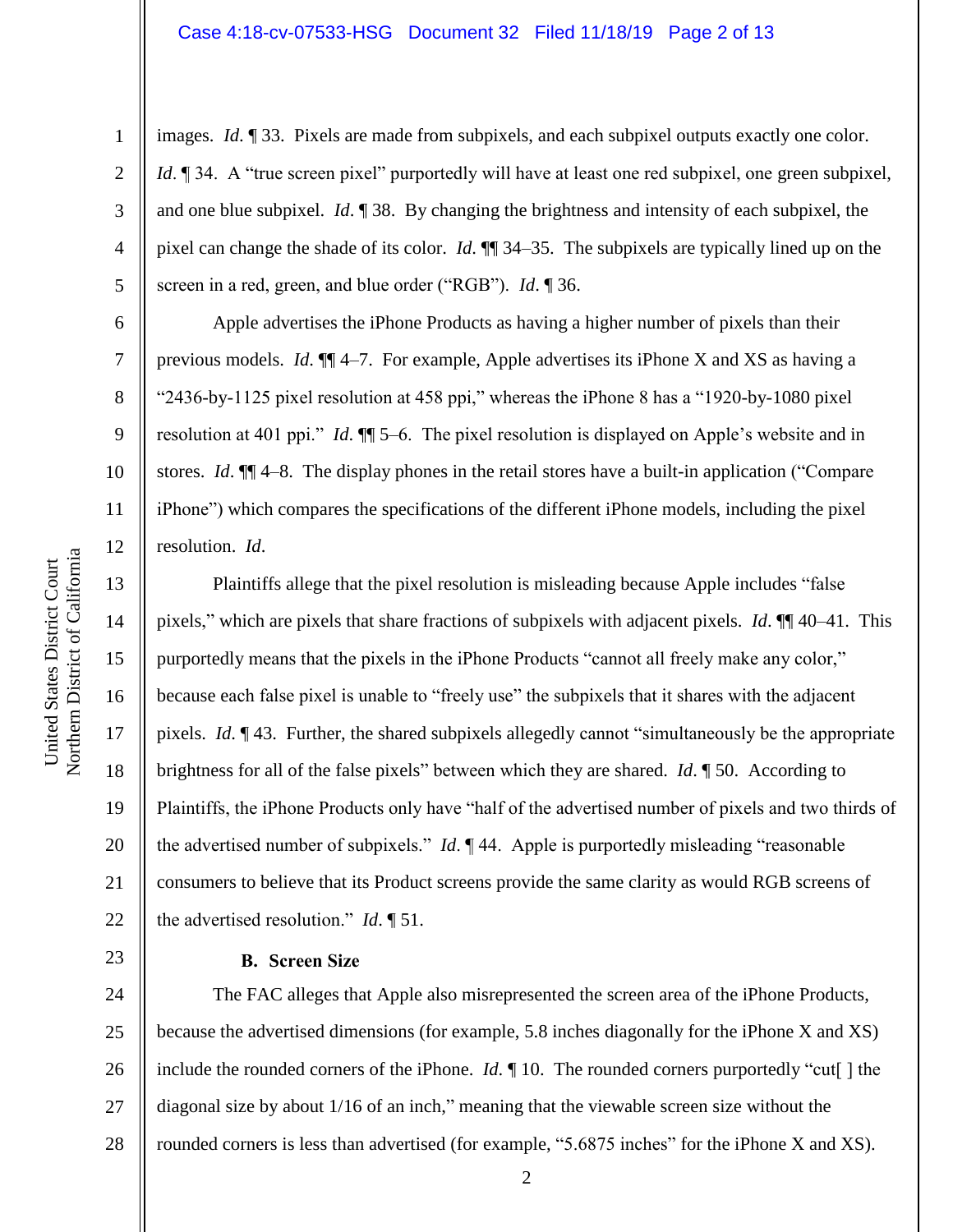#### Case 4:18-cv-07533-HSG Document 32 Filed 11/18/19 Page 3 of 13

1

2

3

4

5

6

7

8

9

10

11

12

13

14

15

16

17

18

19

*Id.* According to Plaintiffs, Apple's screen size representation is deceiving because "[r]easonble consumers … would reasonably assume that these diagonal measurements referenced a rectangle," instead of a "hypothetical rectangle whose hypothetical corners sit outside the device's actual screen area." *Id*. *[*] 12. Plaintiffs also allege that Apple intentionally tried to "obscure" the fact that the iPhone XS and iPhone XS Max have "notches" at the top of the screen. *Id*. ¶ 13. Apple allegedly used a "color image of a planet" against a black background in its advertising to camouflage the notch. *Id*.

Apple advertised the screen sizes on its website and in retail stores. *Id*.  $\P$  13–14. Apple's webpages for the iPhone XS and XS Max include a disclaimer in a footnote at the bottom of the page, disclosing that the "actual screen area is less than indicated by the diagonal measurements." *Id*.  $\sqrt{67}$ . The corresponding footnote is placed immediately after the last word in the statement concerning the screen size dimension. *Id*. ¶¶ 14, 67 ("5.8 [inch] Super Retina custom OLED display [FN1]"). Another online advertisement includes a disclaimer that the iPhone X "display has rounded corners that follow a beautiful curved design, and these corners are within a standard rectangle. When measured as a standard rectangular shape, the screen is 5.85 inches diagonally (actual viewable area is less)." *Id*. ¶ 39. And in stores, the "Compare iPhone" application for the iPhone X includes an asterisk after the following text: "Super Retina HD display 5.8 [inch] (diagonal) all-screen OLED\*." *Id*. ¶ 8. However, the FAC does not make clear whether there is corresponding text explaining what the asterisk means, and if so, where that text is located.

# 20

# **C. Plaintiffs' Allegations**

21 22 23 24 25 26 27 28 Plaintiff Sponchiado is a citizen of California. *Id*. ¶ 25. In December 2017, he purchased an iPhone X at a store in San Francisco. *Id*. ¶¶ 26–27. He purportedly was "exposed to Defendant's false pixel claims and false diagonal length claims at the iPhone X display, as well as through a screen comparison app." *Id*. ¶ 26. Plaintiff Davis is a citizen of New York. *Id*. ¶ 29. She claims that in September 2018, she was "exposed to Defendant's screen claims regarding the iPhone XS Max in advertisements and online as part of Defendant's continuous marketing program." *Id*. In reliance on these representations, Plaintiff Davis pre-ordered the iPhone XS online. *Id*. ¶ 30. Each Plaintiff purchased an iPhone Product "believing it would provide both the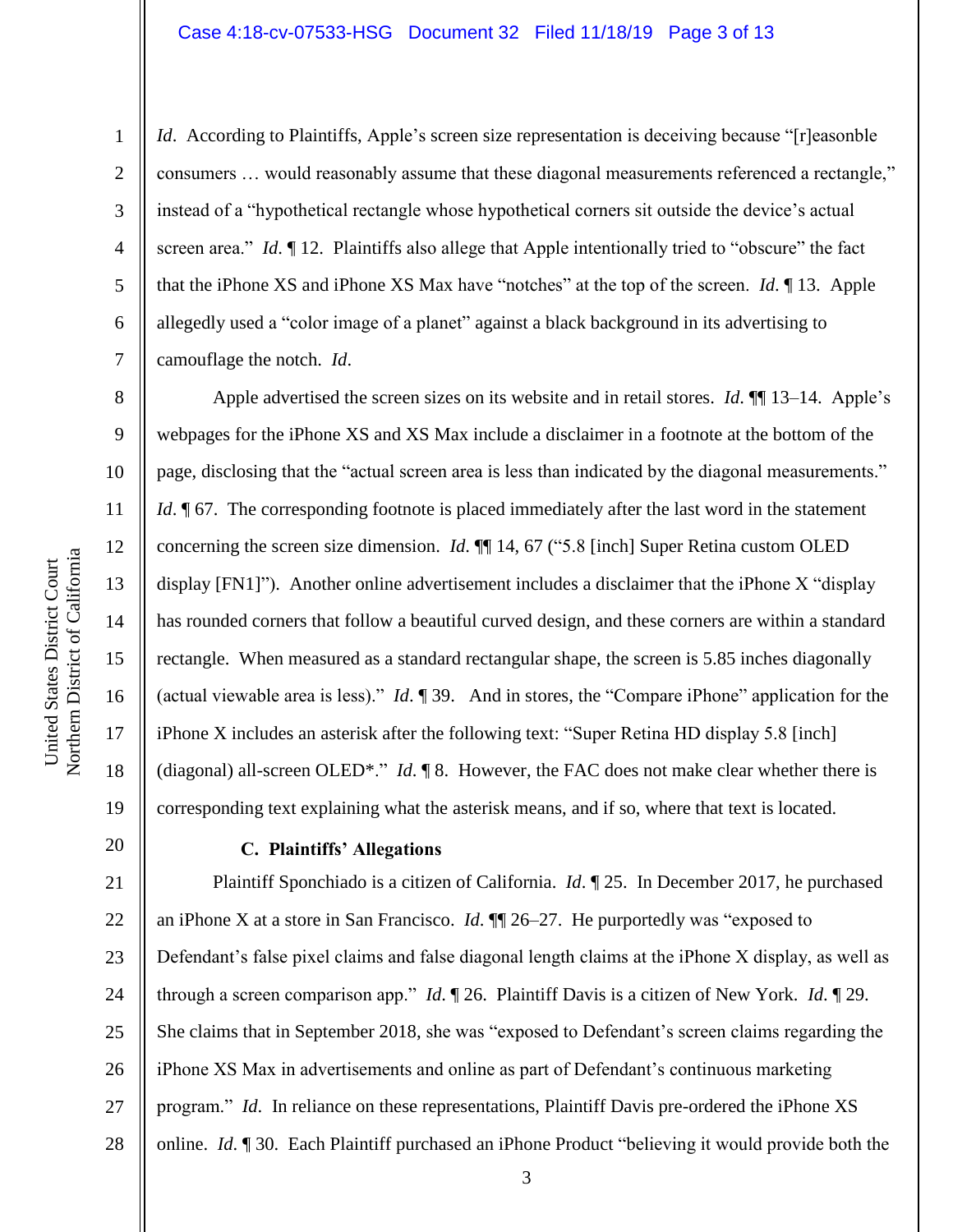advertised screen size and the advertised screen quality." *See id*. ¶ 27; *see also id*. ¶ 30. But because the phones purportedly "did not provide the advertised screen size or screen quality/resolution," Plaintiffs suffered "injury in fact and lost money." *See id*. ¶ 27; *see also id*. ¶ 30.

Based on these facts, Plaintiffs assert the following six causes of action against Apple: (1) California Consumer Legal Remedies Act ("CLRA"), Cal. Civ. Code §§ 1750 *et seq.*; (2) California Unfair Competition Law ("UCL"), Cal. Bus. & Profs. Code §§ 17200 *et seq.*; (3) California False Advertising Law ("FAL"), Cal. Bus. & Profs. Code §§ 17500 *et seq.*; (4) New York Deceptive Acts and Practices Act, N.Y. Gen. Bus. Law § 349; (5) New York False Advertising Law, N.Y. Gen. Bus. Law § 350; and (6) common law fraud. *Id*. ¶¶ 91–152. Plaintiff also appears to assert claims under the laws of each of the fifty states and the District of Columbia. *Id*. ¶ 17.

## **II. LEGAL STANDARD**

Federal Rule of Civil Procedure 8(a) requires that a complaint contain "a short and plain statement of the claim showing that the pleader is entitled to relief[.]" A defendant may move to dismiss a complaint for failing to state a claim upon which relief can be granted under Federal Rule of Civil Procedure 12(b)(6). "Dismissal under Rule 12(b)(6) is appropriate only where the complaint lacks a cognizable legal theory or sufficient facts to support a cognizable legal theory." *Mendiondo v. Centinela Hosp. Med. Ctr.*, 521 F.3d 1097, 1104 (9th Cir. 2008). To survive a Rule 12(b)(6) motion, a plaintiff must plead "enough facts to state a claim to relief that is plausible on its face." *Bell Atl. Corp. v. Twombly*, 550 U.S. 544, 570 (2007). A claim is facially plausible when a plaintiff pleads "factual content that allows the court to draw the reasonable inference that the defendant is liable for the misconduct alleged." *Ashcroft v. Iqbal*, 556 U.S. 662, 678 (2009).

24 25 26 27 28 In reviewing the plausibility of a complaint, courts "accept factual allegations in the complaint as true and construe the pleadings in the light most favorable to the nonmoving party." *Manzarek v. St. Paul Fire & Marine Ins. Co.*, 519 F.3d 1025, 1031 (9th Cir. 2008). Nonetheless, Courts do not "accept as true allegations that are merely conclusory, unwarranted deductions of fact, or unreasonable inferences." *In re Gilead Scis. Sec. Litig.*, 536 F.3d 1049, 1055 (9th Cir.

1

2

3

4

5

6

7

8

9

10

11

12

13

14

15

16

17

18

19

20

21

22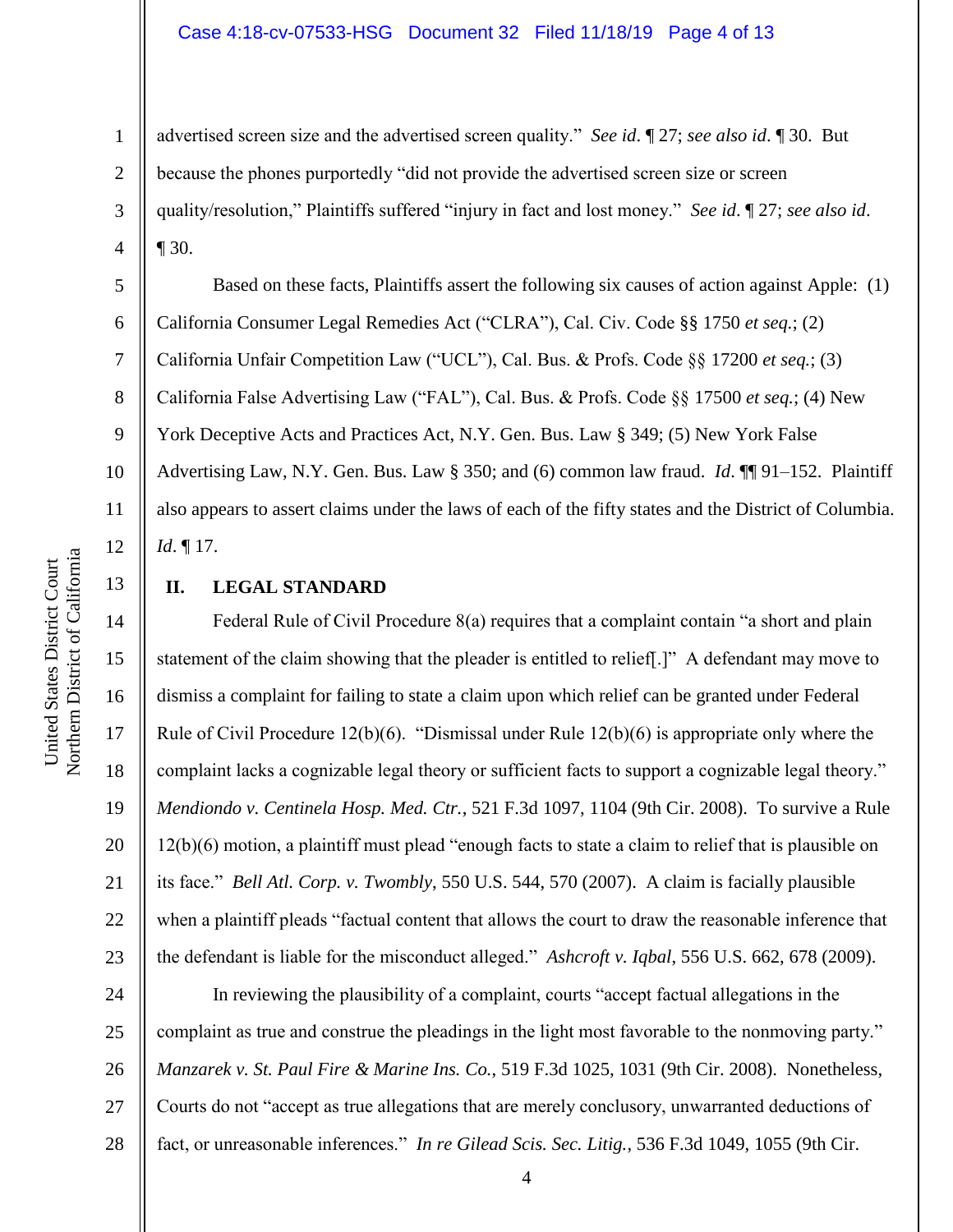#### Case 4:18-cv-07533-HSG Document 32 Filed 11/18/19 Page 5 of 13

2008). And even where facts are accepted as true, "a plaintiff may plead [him]self out of court" if he "plead[s] facts which establish that he cannot prevail on his . . . claim." *Weisbuch v. Cty. of Los Angeles*, 119 F.3d 778, 783 n.1 (9th Cir. 1997) (quotation marks and citation omitted).

A motion to dismiss pursuant to Rule 12(b)(6) may also challenge a complaint's compliance with Federal Rule of Civil Procedure 9(b) where fraud is an essential element of a claim. *See Vess v. Ciba–Geigy Corp. USA*, 317 F.3d 1097, 1107 (9th Cir. 2003). Rule 9(b), which provides a heightened pleading standard, states: "In alleging fraud or mistake, a party must state with particularity the circumstances constituting fraud or mistake. Malice, intent, knowledge, and other conditions of a person's mind may be alleged generally." Fed. R. Civ. P. 9(b). A plaintiff must identify "the who, what, when, where, and how" of the alleged conduct, so as to provide defendants with sufficient information to defend against the charge. *Cooper v. Pickett*, 137 F.3d 616, 627 (9th Cir. 1997).

If dismissal is appropriate under Rule 12(b)(6), a court "should grant leave to amend even if no request to amend the pleading was made, unless it determines that the pleading could not possibly be cured by the allegation of other facts." *Lopez v. Smith*, 203 F.3d 1122, 1130 (9th Cir. 2000) (citation and quotations omitted).

#### **III. DISCUSSION**

18 19 20 21 22 23 Defendant moves to dismiss on several grounds: (1) Plaintiffs fail to meet the heightened pleading requirements under Rule 9(b); (2) Defendant's screen-size disclosure precludes any assertion of deception and reliance; and (3) Plaintiffs fail to plead a viable omission claim based on the alleged pixel misrepresentation. Mot. at  $7-17$ . Defendant also argues that Plaintiffs cannot pursue claims under laws of states in which no Named Plaintiff resides. *Id*. at 6. The Court addresses the arguments below.

24

#### **A. California Consumer Protection Statutes: "Reasonable Consumer"**

25 26 27 28 Claims under the California consumer protection statutes (CLRA, UCL, and FAL) are governed by the "reasonable consumer test." *Ebner v. Fresh, Inc.*, 838 F.3d 958, 965 (9th Cir. 2016) (citing *Williams v. Gerber Prods. Co.*, 552 F.3d 934, 939 (9th Cir. 2008)). This standard also applies to common law fraud claims. *See Freeman v. Time, Inc.*, 68 F.3d 285, 289 (9th Cir.

1

2

3

4

5

6

7

8

9

10

11

12

13

14

15

16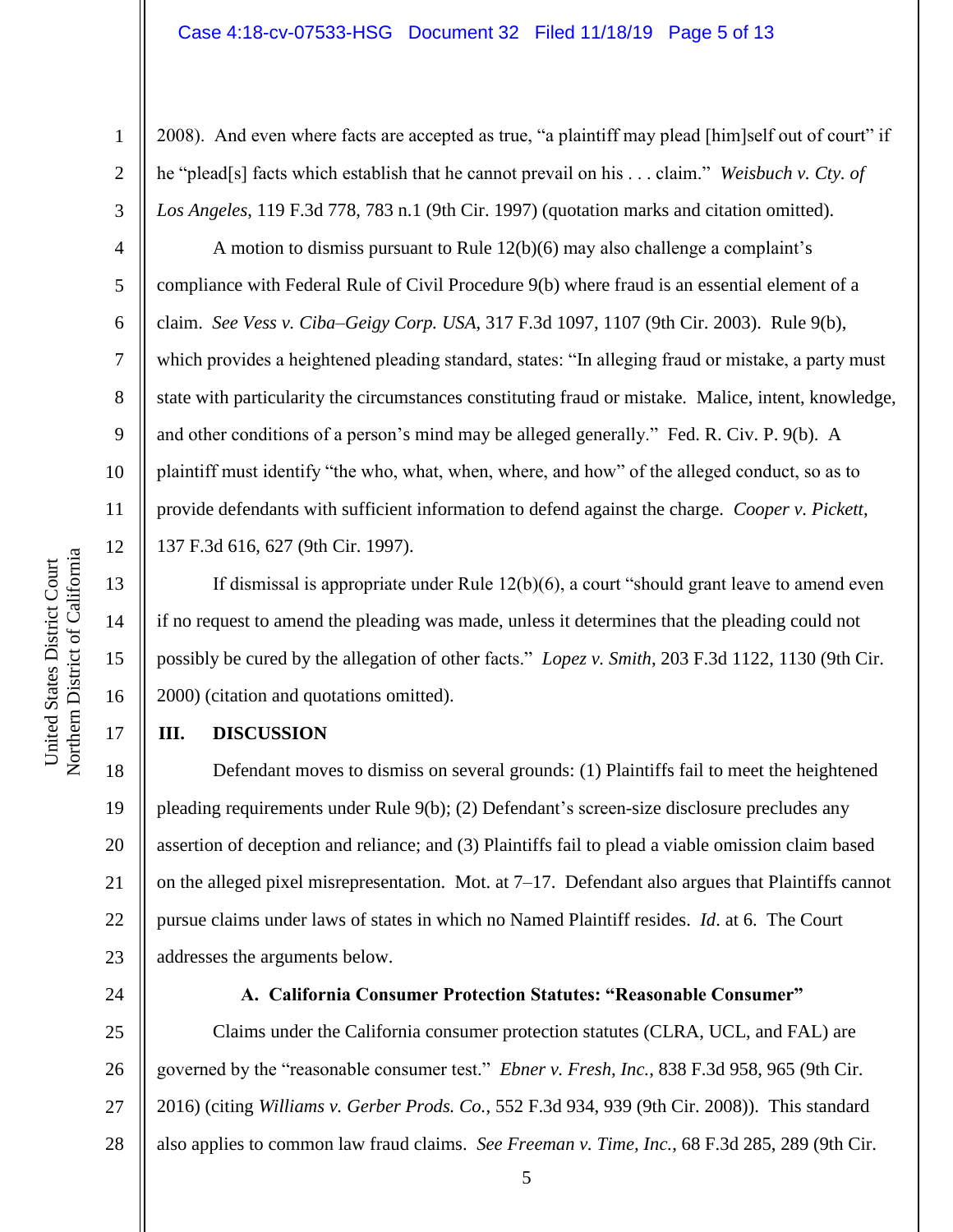#### Case 4:18-cv-07533-HSG Document 32 Filed 11/18/19 Page 6 of 13

1

2

3

4

5

6

7

8

9

10

11

12

13

14

15

16

17

18

19

20

21

22

23

24

1995). Under the reasonable consumer standard, a plaintiff must "show that 'members of the public are likely to be deceived.'" *Gerber*, 552 F.3d at 938 (quoting *Freeman*, 68 F.3d at 289). The test assesses not whether it is *possible* that an advertisement will deceive consumers, but whether "it is probable that a significant portion of the general consuming public or of targeted consumers, acting reasonably in the circumstances could be misled." *Lavie v. Procter & Gamble Co.*, 105 Cal. App. 4th 496, 508 (2003).

"[T]he primary evidence in a false advertising case is the advertising itself." *Brockey v. Moore*, 107 Cal. App. 4th 86, 100 (2003) (citation and quotations omitted). "[W]hether a business practice is deceptive will usually be a question of fact not appropriate for decision" at the motion to dismiss stage. *Gerber*, 552 F.3d at 938. However, dismissal is appropriate where "the advertisement itself ma[kes] it impossible for the plaintiff to prove that a reasonable consumer [is] likely to be deceived." *Id.* at 939. Courts in this circuit have granted motions to dismiss after finding that the alleged advertisements include qualifying language which make the meaning of the representation clear. *See, e.g.*, *Freeman*, 68 F.3d at 289 (affirming district court's dismissal of California consumer claim when "[n]one of the qualifying language is hidden or unreadably small" and appears "immediately next to the representations it qualifies"); *Dinan v. Sandisk LLC*, No. 18-CV-05420-BLF, 2019 WL 2327923, at \*7 (N.D. Cal. May 31, 2019) (reasonable consumer could not be deceived regarding the number of bytes in the storage device, given that the packaging disclosed exactly how many bytes consumer would receive); *Bobo v. Optimum Nutrition, Inc.*, No. 14CV2408 BEN (KSC), 2015 WL 13102417, at \*5 (S.D. Cal. Sept. 11, 2015) (dismissing claims when language elsewhere on packaging clarified that "100% WHEY" did not mean "100% protein," as "a reasonable consumer, like the plaintiff in *Freeman*, cannot look at only one statement to the exclusion of everything else and claim he has been misled").

### **i. Screen Size Representations**

25 26 27 28 As currently pled, Plaintiffs' claims asserting that Defendant misrepresented the iPhone Products' screen size fail, given the qualifying language next to the alleged misrepresentations. *See Freeman*, 68 F.3d at 289. Plaintiffs admit that the advertisements disclose that the "actual screen area is less than indicated by the diagonal measurements." FAC ¶ 67; *see also id*. ¶ 39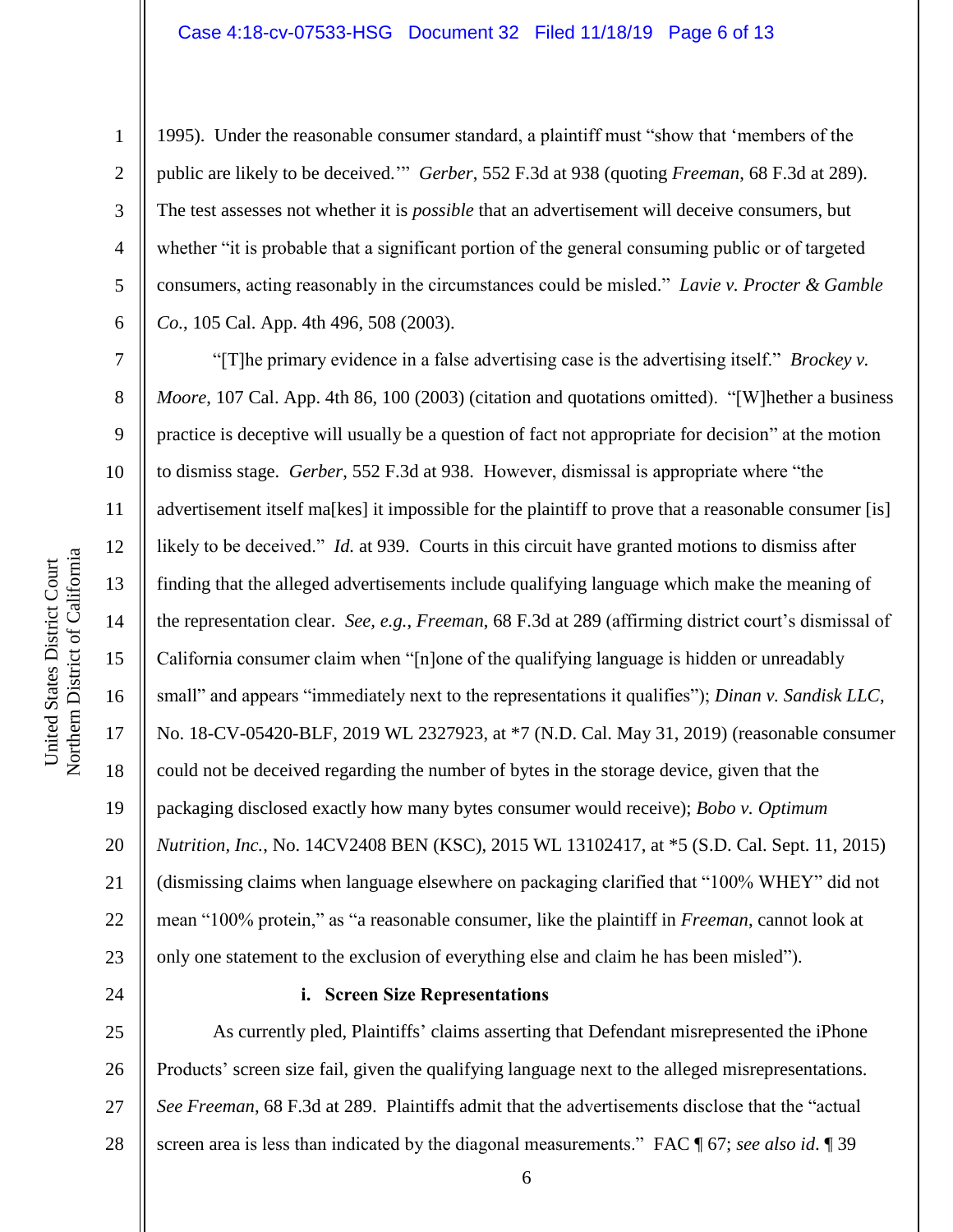### Case 4:18-cv-07533-HSG Document 32 Filed 11/18/19 Page 7 of 13

(advertisement disclosing that the iPhone X "display has rounded corners," and that "[w]hen measured as a standard rectangular shape, the screen is 5.85 inches diagonally (actual viewable area is less)"). While Plaintiffs concede the existence of the disclaimer, they argue that they "have plausibly alleged that they did not, and a reasonable consumer would not, actually notice this disclosure—because its placement was calibrated to be inconspicuous." Dkt. No. 29 ("Opp.") at 10.

The Court is not persuaded. Plaintiffs include a screenshot of a statement "directly released by Defendant online and repeated at [the] point of sale." FAC ¶ 39. In this image, Plaintiffs cannot ignore the obvious language disclosing that the "actual viewable area is less" than when measured as a "standard rectangular shape." *See id*. This language appears approximately 10 lines down from the screen display specification. *See id*. The Court does not find the disclaimer "inconspicuous," given its proximity to the screen dimension representation and its relative size. *See Freeman*, 68 F.3d at 289 (rejecting argument that a reader would ignore the qualifying language in small print when "[t]he qualifying language appears immediately next to the representations it qualifies and no reasonable reader could ignore it"); *see also Bobo*, 2015 WL 13102417, at \*4 ("A plaintiff cannot pursue a claim based on a statement that can only be misleading when the information surrounding it is ignored.").

18 19 20 21 22 23 24 25 Plaintiffs also allege that the advertisements reproduced in paragraphs 8 and 14 contained an asterisk or footnote at the end of the statement disclosing the screen size dimension. FAC ¶¶ 8 ("Super Retina HD display 5.8 [inches] (diagonal) all-screen OLED\*"), 14 ("5.8 [inches] Super Retina custom OLED display [FN1]"). And Plaintiffs' allegations admit that the accompanying footnote in the advertisement at paragraph 14 discloses, "at the bottom of the webpages," that the "phones' actual screen area is less than indicated by the diagonal measurements." *Id*. 167. Plaintiffs assert, in conclusory fashion, that the footnote is "small and obscure." *Id*. But Plaintiffs fail to describe the relative size or placement of the footnote with sufficient particularity for the

26

 $\overline{a}$ 

1

2

3

4

5

6

7

8

9

10

11

12

13

14

15

16

17

<sup>27</sup> 28  $^{2}$  As the Court noted earlier, the FAC fails to explain whether the asterisk in paragraph 8 links to explanatory text, and if so, what the text communicates and where it is located. However, Plaintiffs appear to concede that the explanatory footnote described in paragraph 67 corresponds to the asterisk in paragraph 8. *See* Opp. at 10.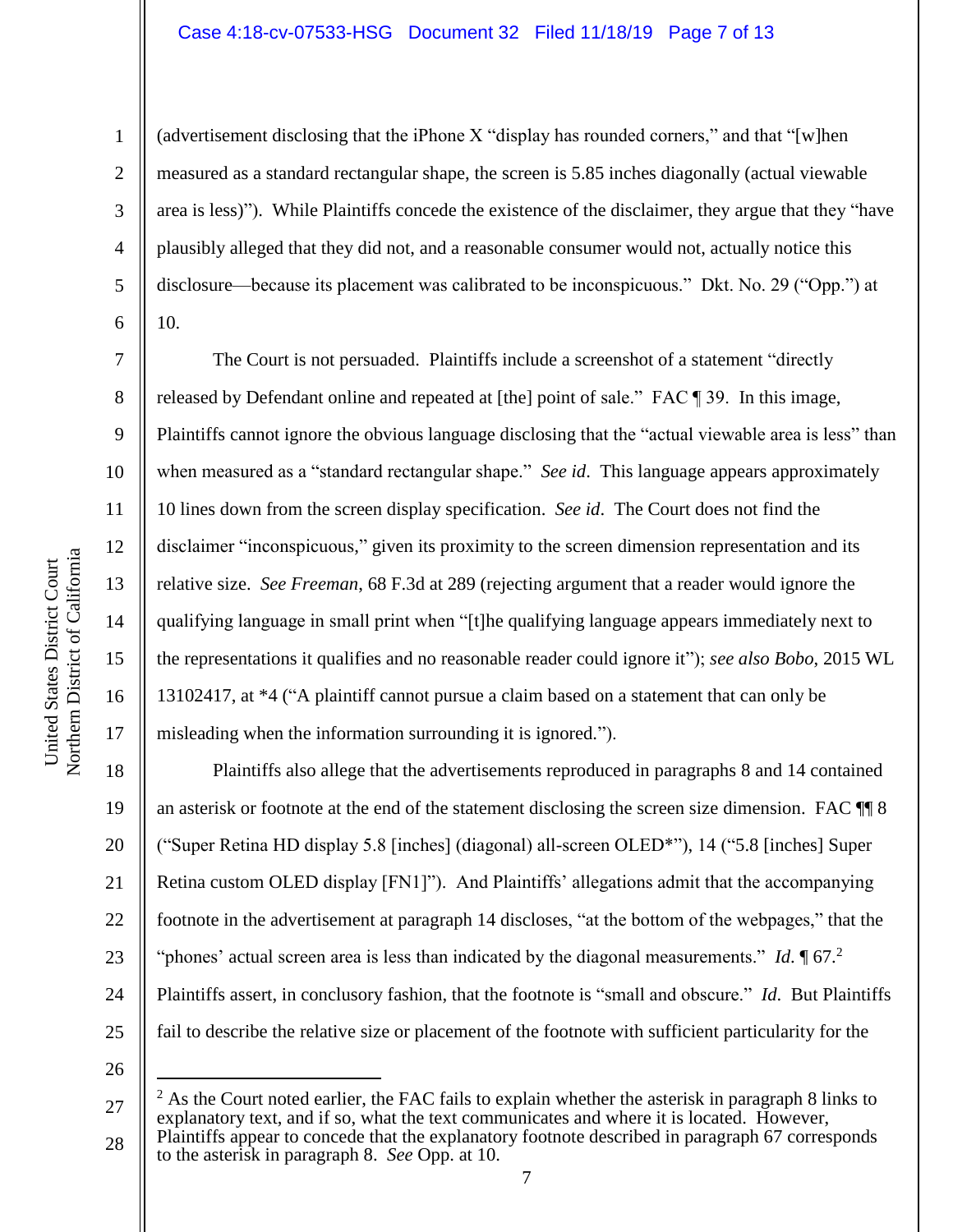#### Case 4:18-cv-07533-HSG Document 32 Filed 11/18/19 Page 8 of 13

Court to assess whether the footnote was inconspicuous. Instead of including or attaching as exhibits the complete webpages, Plaintiffs cite to hyperlinks, some of which are broken. *See id*. ¶ 67 n.17. For the Court to determine whether any disclaimer is "small and obscure," Plaintiffs must attach or include the content of the hyperlinks in any amended complaint they may file.

Plaintiffs also argue that the disclosure is insufficient because the asterisk (or footnote) is "adjacent to either 'OLED' (screen comparison app) or 'Super Retina custom OLED display' (product page)" and not "to the actual screen dimensions that the disclosure supposedly qualifies." Opp. at 10. A reasonable consumer, Plaintiffs contend, "would assume that the asterisk referenced additional information about the new OLED technology … not about the Products' screen dimensions." *Id*. But an asterisk or footnote expressly tells the consumer to look for supplemental information concerning the statement immediately preceding it. *Dinan*, 2019 WL 2327923, at \*7 ("the asterisk directly informs the consumer that he should be aware that he needs to look elsewhere on the package before applying his own assumptions"). That the asterisk or footnote is placed at the end of the statement and not directly next to "5.8 inches" is inconsequential. It would not be sensible for a reasonable consumer to simply assume the supplemental information would not apply to the preceding statement in its entirety and therefore choose to ignore it (and in practice, footnotes are commonly placed at the end of a sentence). Accordingly, a reasonable consumer could not be deceived by the iPhone Products' screen size representation, given the qualifying language expressly notifying the consumer that the actual screen area is less than indicated.

21 22 23 24 25 Given these disclaimers, the Court is doubtful that Plaintiffs can plead that the representations concerning screen size were misleading under the CLRA, UCL, FAL, and California common law fraud. However, given the Ninth Circuit's clear direction on this point and Federal Rule of Civil Procedure 15(a)'s mandate that leave be freely given, the Court **GRANTS** Defendant's motion to dismiss **WITH LEAVE TO AMEND**.

### **ii. Pixel Count Representations**

27 28 Defendant first argues that Plaintiffs' general allegations that they saw "Apple marketing materials" are insufficient to satisfy Rule 9(b). Mot. at 8. According to Defendant, Plaintiffs must

1

2

3

4

5

6

7

8

9

10

11

12

13

14

15

16

17

18

19

20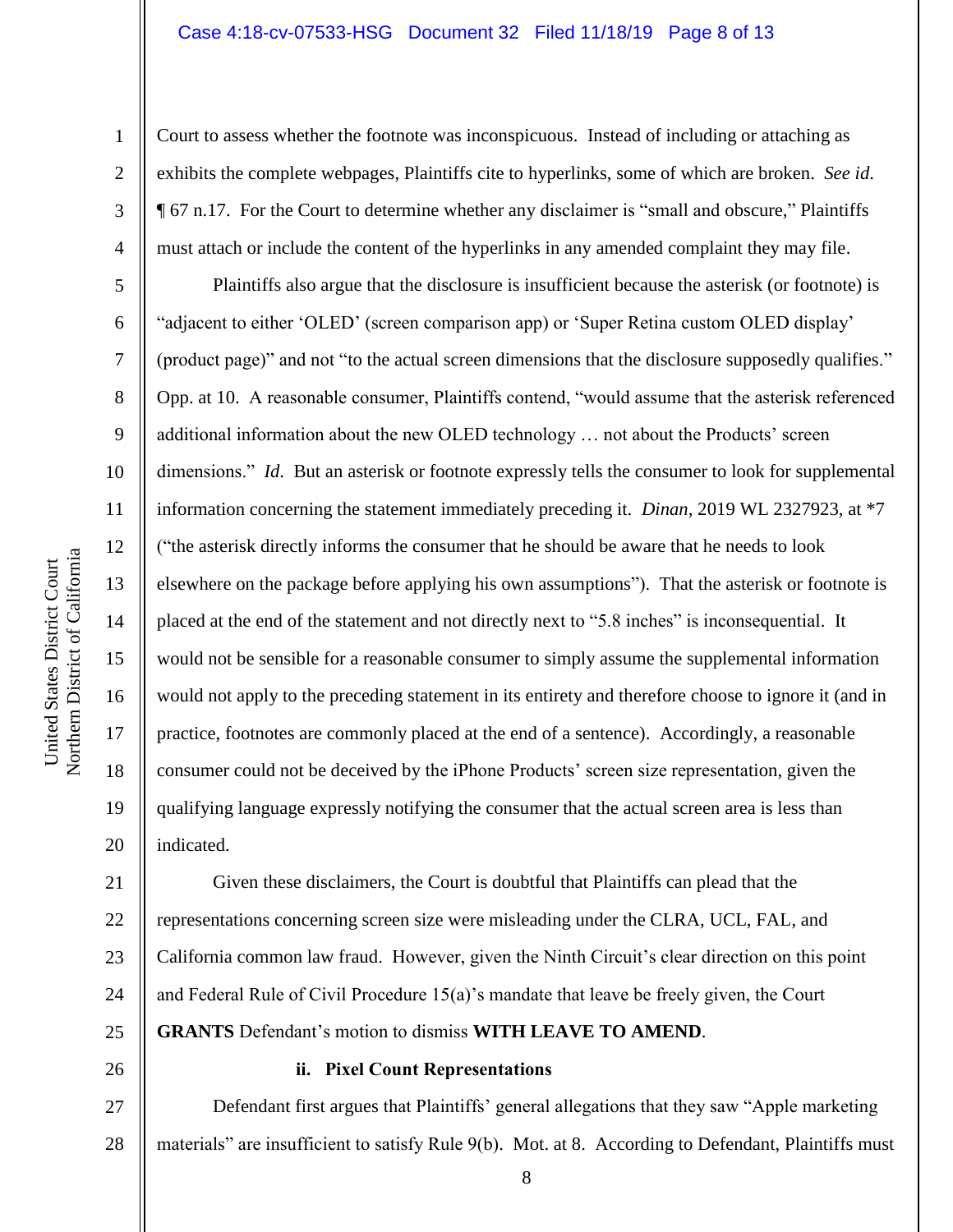specify "which particular marketing materials they relied upon … including when they were exposed to them, which ones they found material, who made the statements, or when they were made." *Id*.

Contrary to Defendant's urging, Plaintiffs have pled enough specific facts about Apple's misrepresentations to survive a motion to dismiss, even under Rule 9(b)'s heightened pleading standard. Although Plaintiffs strew examples of different advertisements in a not-entirely clear manner throughout the FAC, *see* FAC ¶¶ 4, 5, 8, 13, 14, 39, the FAC does allege which advertisements Plaintiffs allegedly saw. *See id*. ¶¶ 26 (Plaintiff Sponchiado viewed advertisement in December 2017 "similar to the [screen comparison app] in ¶ 8 above"), 29 (Plaintiff Davis exposed to advertisements online in September 2018 "as reproduced above in ¶¶ 13, 14"). Importantly, the FAC discloses the particular statements at issue: Plaintiff Sponchiado relied on the representation that the iPhone X had an image resolution of 2436x1125, *see id*. ¶ 26 (citing *id*. ¶ 8), and Plaintiff Davis relied on the representation that the iPhone XS Max had an image resolution of 2699x1242, *see id*. ¶ 29 (citing *id*. ¶ 14).

Defendant further argues that Plaintiffs' pixel resolution claims cannot survive because Defendant made no representations regarding subpixels. Mot. at 13; Dkt. No. 30 ("Reply") at 10. However, Plaintiffs do not allege that Defendant misrepresented the number of subpixels. Rather, Plaintiffs' theory is that Defendant misrepresented the number of pixels because the disclosed count is not representative of "true pixels." FAC ¶¶ 42–51. The FAC alleges that the pixel count includes pixels which "share fractions of subpixels with adjacent pixels," meaning that they cannot be "true pixels." *Id*. ¶¶ 42–51. Because the pixel count is not an accurate count of the number of true pixels, Plaintiffs allege that Defendant's representation deceives reasonable consumers into believing that the screens "provide the same clarity as would RGB screens of the advertised resolution." *Id*. ¶¶ 34, 51.

25 26 27 28 Whether a misrepresentation would mislead a reasonable consumer is generally a question of fact not suited for resolution at this stage. *See Williams*, 552 F.3d at 939. Defendant does not explain why Plaintiffs' understanding of the pixel count is unreasonable as a matter of law. *See Dickey v. Advanced Micro Devices, Inc.*, No. 15-CV-04922-HSG, 2017 WL 2572582, at \*3 (N.D.

1

2

3

4

5

6

7

8

9

10

11

12

13

14

15

16

17

18

19

20

21

22

23

24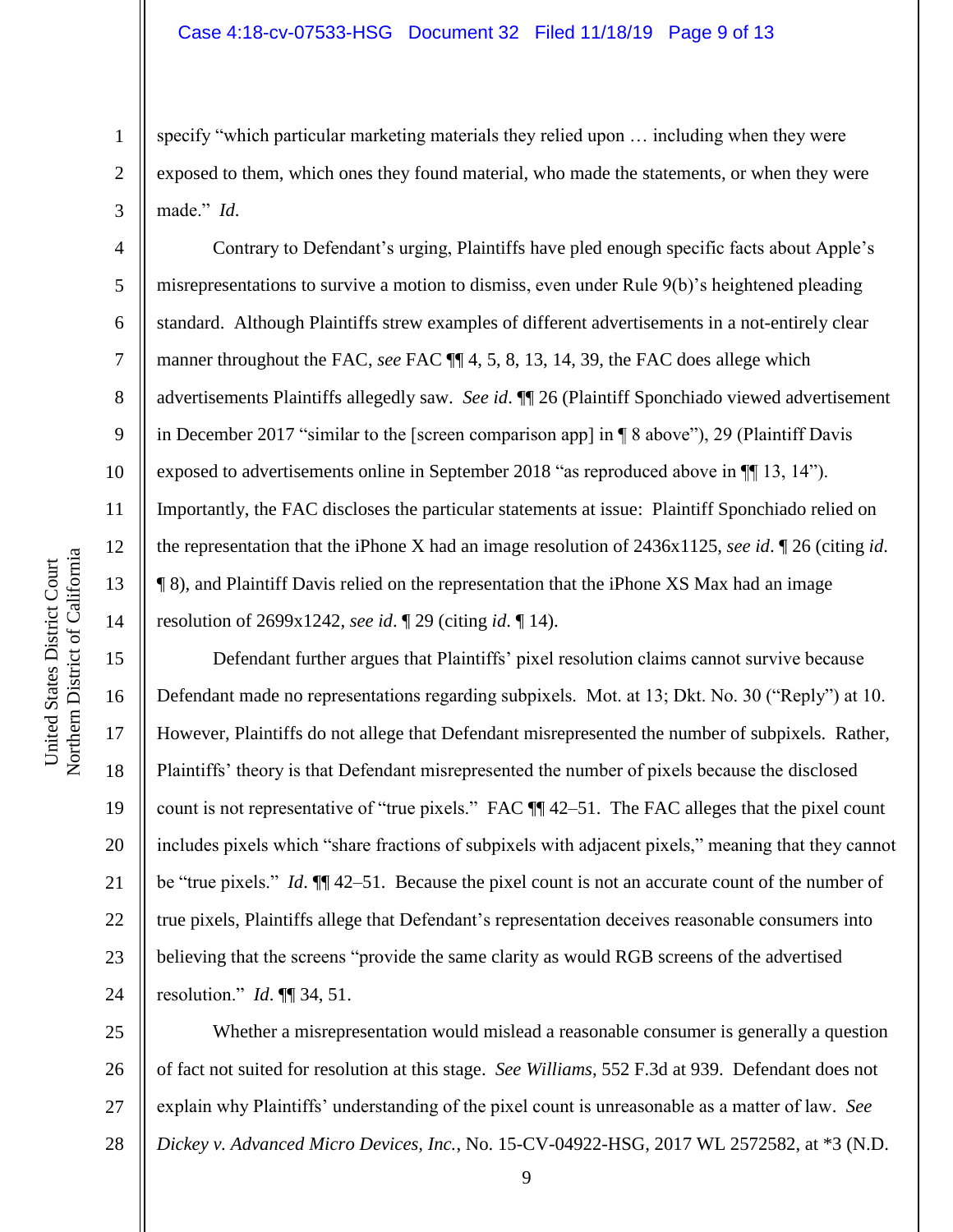Cal. June 14, 2017). Construing the pleadings in the light most favorable to Plaintiffs, Plaintiffs have plausibly pled that it is "probable" a significant portion of the targeted consumers "acting reasonably in the circumstances" could be misled by Apple's pixel count representations. *See Lavie*, 105 Cal. App. 4th at 508. Whether Plaintiffs' theory of the pixel count is correct (*i.e.*, whether the count resolution includes "false pixels") is an issue properly addressed at the summary judgment stage.

7

1

2

3

4

5

6

8

9

12

13

14

15

16

17

18

19

20

## **B. New York General Business Law Claims**

The FAC also alleges that Apple violated §§ 349 (Unfair Trade Practices) and 350 (False Advertising) of the New York General Business Laws ("NY GBL"). FAC ¶¶ 123–46. Section

10 349 prohibits "deceptive acts or practices in the conduct of any business, trade, or commerce," and

11 § 350 specifically prohibits false advertising. N.Y. Gen. Bus. Law §§ 349, 350. Similar to

California law, a reasonable consumer test applies to the NY GBL claims. *See Cohen v.* 

*JPMorgan Chase & Co.*, 498 F.3d 111, 126 (2d Cir. 2007) (alleged deceptive act must be "likely

to mislead a reasonable consumer acting reasonably under the circumstances"); *Nelson v.* 

*MillerCoors, LLC, 246 F. Supp. 3d 666, 674 (E.D.N.Y. 2017)* (same).<sup>3</sup>

Defendant argues that the NY GBL claims fail for the same reasons as the fraud-based claims under California law. Mot. at 16. The Court agrees that Plaintiffs' NY GBL (and New York common law fraud) claims based on the alleged misrepresentation of the screen size fail because of the disclaimer. This conclusion accords with decisions applying New York law. *See Fink v. Time Warner Cable*, 714 F.3d 739, 742 (2d Cir. 2013) ("under certain circumstances, the

21

 $\overline{a}$ 

<sup>22</sup> 23 24 25 26 27 28 <sup>3</sup> Rule 9(b) applies to common law fraud claims under New York law. *See Sitt v. Nature's Bounty, Inc.*, No. 15-CV-4199 (MKB), 2016 WL 5372794, at \*15 (E.D.N.Y. Sept. 26, 2016). But the Court notes that there is a split in authority as to whether Rule 9(b) applies to the NY GBL claims, although recent decisions from this district have held that Rule 9(b) does not apply to such claims. *See, e.g.*, *Clark v. Hershey Co.*, No. C 18-06113 WHA, 2019 WL 913603, at \*5 (N.D. Cal. Feb. 25, 2019) ("Claims under New York General Business Law § 349 and § 350 are not subject to the … requirements of FRCP 9(b)"); *Zheng-Lawson v. Toyota Motor Corp.*, No. 17-CV-06591-BLF, 2018 WL 6592783, at \*4 (N.D. Cal. Dec. 13, 2018) (Rule 9(b) does not apply to claims under NY GBL § 349); *In re Anthem, Inc. Data Breach Litig.*, 162 F. Supp. 3d 953, 996 (N.D. Cal. 2016) ("Unlike the UCL, 'an action under § 349 is not subject to the pleading-with-particularity requirements of Rule 9(b), but need only meet the bare-bones notice-pleading requirements of Rule 8(a).'" (citing *Pelman ex rel. Pelman v. McDonald's Corp*, 396 F.3d 508, 511 (2d Cir. 2005))). In any event, the standard applied makes no difference here, given that the Court has found the allegations satisfy Rule 9(b).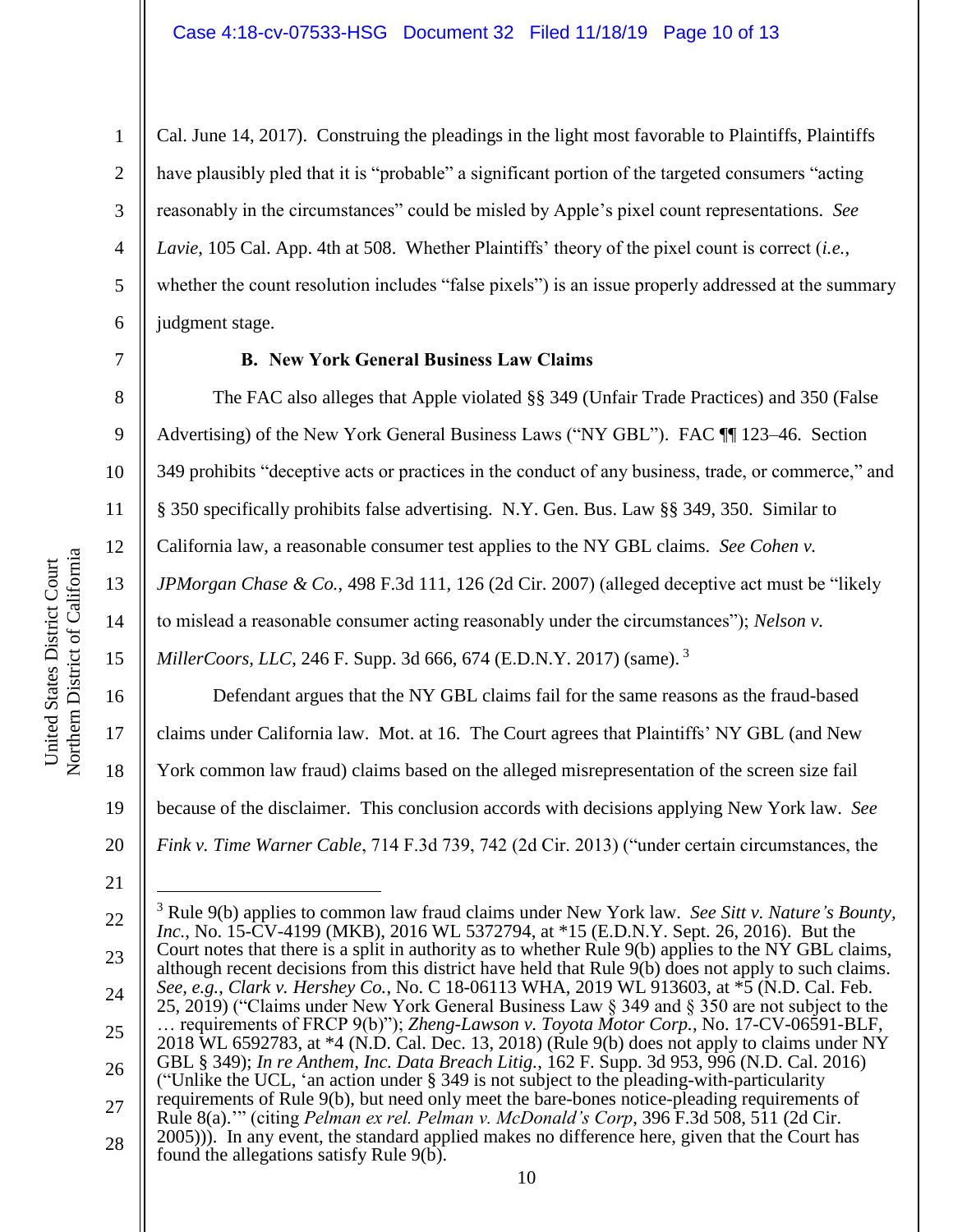1

2

3

4

5

6

7

8

9

10

11

12

13

14

15

16

17

18

19

20

presence of a disclaimer or similar clarifying language may defeat a claim of deception"); *Nelson*, 246 F. Supp. 3d at 676 (granting motion to dismiss because "every single representation Plaintiff pleaded reliance on, across every medium, is accompanied by [qualifying language] indicating the beer is brewed in the United States"). For the reasons already discussed, the Court **GRANTS** Defendant's motion to dismiss the NY GBL and New York common law fraud claims premised on the alleged screen size misrepresentation. <sup>4</sup> *See* Section III(A)(i), *supra*. As to Plaintiffs' misrepresentation claims based on the pixel resolution, the Court **DENIES** Defendant's motion for the same reasons discussed previously. *See* Section III(A)(ii), *supra*.

## **C. Standing to Pursue Nationwide Class Action**

Defendant argues that Plaintiff Davis may not assert claims under California law because she is a New York resident who purchased her iPhone online. Mot. at 6. Further, Defendant contends that Plaintiffs cannot allege claims under the laws of states in which no Named Plaintiff resides. *Id*. at 7 (citing FAC ¶ 17). Plaintiffs argue that this is an issue more properly addressed at the class certification stage. Opp. at 5. While the Ninth Circuit has not addressed this exact issue, the majority of courts in this district have held that in a putative class action, claims arising under the laws of states in which no named plaintiff resides should be dismissed for lack of standing at the motion to dismiss stage. *See Hindsman v. Gen. Motors LLC*, No. 17-CV-05337-JSC, 2018 WL 2463113, at \*15 (N.D. Cal. June 1, 2018); *Johnson v. Nissan N. Am., Inc.*, 272 F. Supp. 3d 1168, 1175 (N.D. Cal. 2017); *Corcoran v. CVS Health Corp., Inc.*, No. 15-CV-3504 YGR, 2016 WL 4080124, at \*2 (N.D. Cal. July 29, 2016); *In re Carrier IQ, Inc.*, 78 F. Supp. 3d 1051, 1069 (N.D. Cal. 2015).

22

21

23

24

25 26 27 28  $\overline{a}$ <sup>4</sup> Plaintiffs' theory of the allegedly camouflaged notch, which only Plaintiff Davis asserts, fails given that Plaintiffs admit that some of the iPhone images "might suggest the presence of a notch." *See* FAC ¶ 66. But Plaintiffs argue that "reasonable consumers would not scroll down" to see the images. Opp. at 12 (citing FAC  $\overline{\P}$  66). The Court rejects Plaintiffs' argument. Plaintiff Davis cannot pursue a claim that the advertisement is misleading due to her own choice to ignore the surrounding information. *See Bowring v. Sapporo U.S.A., Inc.*, 234 F. Supp. 3d 386, 391 (E.D.N.Y. 2017) (dismissing §§ 349 and 350 claims because, considering the "marketing as a whole," a reasonable consumer could not be misled when the alleged misrepresentation was qualified by a visible disclosure statement); *see also Bobo*, 2015 WL 13102417, at \*5.

Plaintiffs contend that whether to dismiss claims asserted under the laws of states in which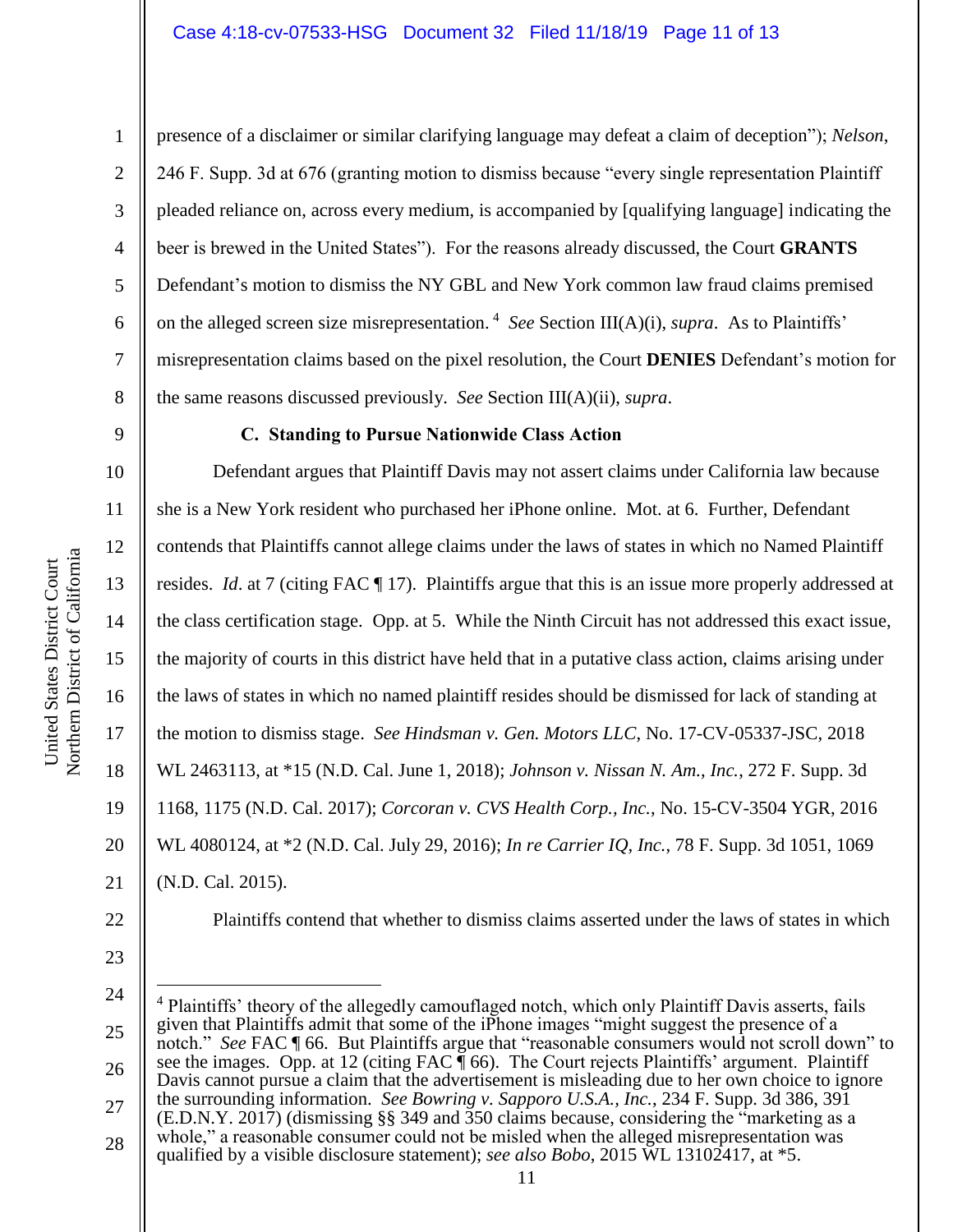Northern District of California Northern District of California

United States District Court

United States District Court

1 2 3 4 5 6 7 8 9 10 11 12 13 14 15 16 17 18 19 no named plaintiff resides is a "matter of discretion" for the Court, and Defendant "has not given the Court any particular reason to strike the claims made on behalf of non-New York and non-California class members." Opp. at 5–6. But it is Plaintiffs who proffer no reason the Court should defer consideration of the standing issue to the class certification stage. Here, there are only two Named Plaintiffs from two states purporting to assert claims under the laws of the District of Columbia and forty-eight other states. *See* FAC ¶ 17. The claims in this case involve at most the laws of two jurisdictions, California and New York. Deferring consideration of the standing analysis until the class certification stage would permit Plaintiffs, who have no connection to the forty-nine other jurisdictions, to embark on lengthy nationwide discovery. *See Johnson*, 272 F. Supp. 3d at 1175. Plaintiffs acknowledge as much, but assume, in conclusory fashion, that providing nationwide discovery "would not create any logistical nightmares" for Defendant. Opp. at 5. The Court disagrees, as the number of claims from the other forty-nine jurisdictions "is vast related to the claims to which the named Plaintiffs indisputably have standing." *See Carrier IQ*, 78 F. Supp. at 1074. Thus, conducting nationwide discovery would impose a significant burden on Defendant. *Cf. In re Target Corp. Data Sec. Breach Litig.*, 66 F. Supp. 3d 1154, 1160 (D. Minn. 2014) (deferring the standing analysis to class certification stage because the case was not one "where a single named plaintiff asserts the laws of a multitude of states in which that plaintiff does not reside. Rather, there are 114 named Plaintiffs who reside in every state in the union save four and the District of Columbia."). Accordingly, the Court **DISMISSES** the claims purportedly brought under the laws of

20 21

**IV. CONCLUSION**

jurisdictions other than California and New York.<sup>5</sup>

- 23 24 For the reasons set forth above, the Court **GRANTS** Defendant's motion to dismiss with respect to claims based on the alleged screen size misrepresentation **WITH LEAVE TO**
- 25

 $\overline{a}$ 

<sup>26</sup> 27 28 <sup>5</sup> Under California's choice of law rules, the Court finds that Plaintiff Davis may not assert claims under California law, as the FAC does not plead that she saw the advertisements or purchased her iPhone Product in California. *See* FAC ¶¶ 29–30; *Frenzel v. AliphCom*, 76 F. Supp. 3d 999, 1009 (N.D. Cal. 2014) (dismissing plaintiff's individual claims asserted under California law, because plaintiff failed to identify the state in which he purchased the product but conceded it was not California).